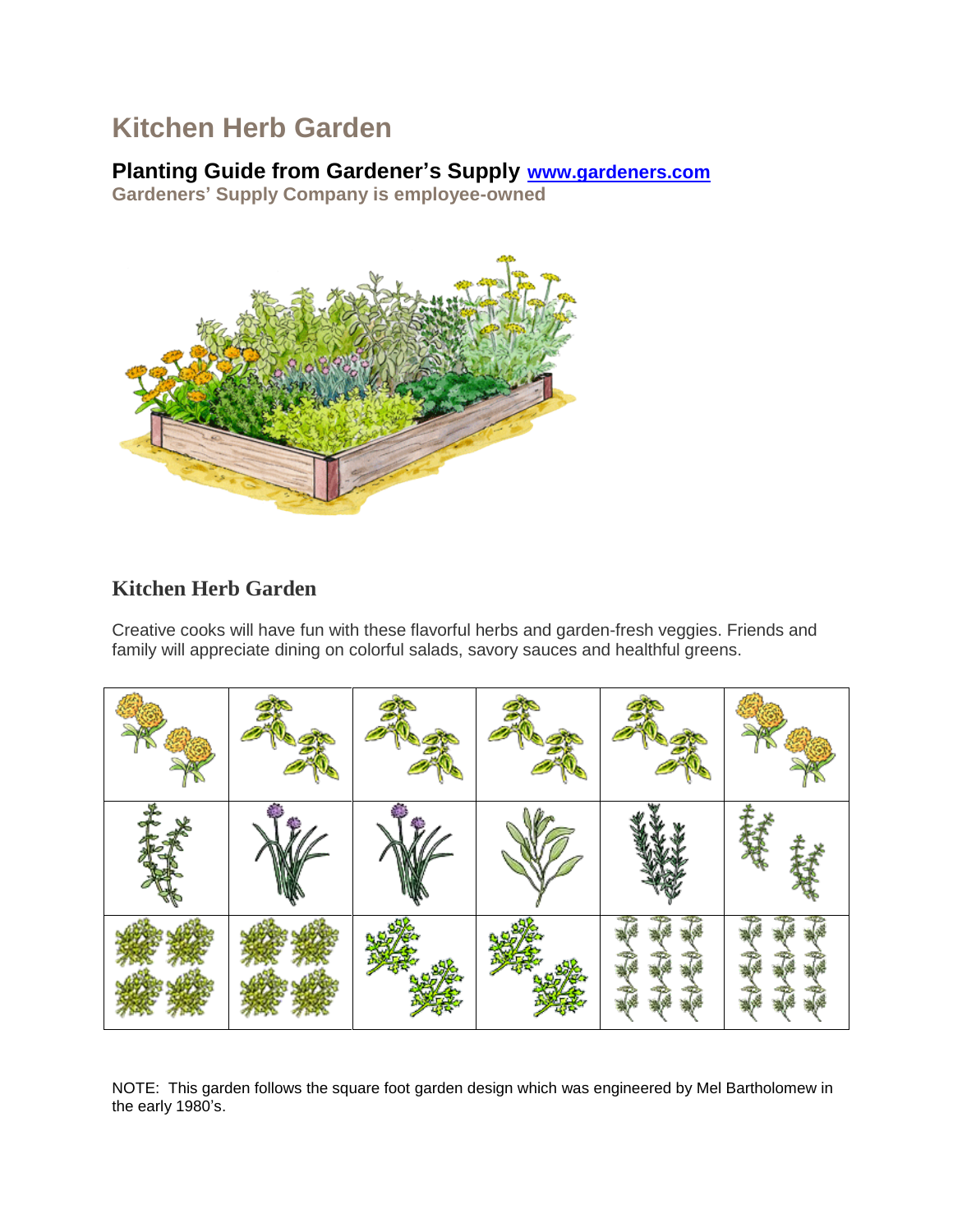Among other planting traditions broken, this garden format breaks the rule of planting vegetables in rows with space for walking in between the rows. With these raised bed gardens, you never walk on the soil. We know now that is not good for the soil and the tiny creatures that live in the soil and keep it healthy. Walking on the soil compacts the earth and destroys breathing spaces. Also, it has been found that it is best to mix up plants within the garden because this confuses insects who like to feed on one type of vegetable. Large beds of mono-crops decrease crop security. This method also takes advantage of companion planting another somewhat new technique for gardening.

# **Planting Guide:**



#### **Calendula**

- Sow seeds directly in the ground in early spring.
- Spacing: two plants per sq. ft.
- Replant any time you have a little space in the garden. Fast-growing.
- Days to bloom: 55 days from planting seeds
- Hint: Pick off spent flowers to keep plant blooming.



#### **basil**

- Plant seeds 1/4″ deep indoors six weeks before last frost; outdoors two weeks after last frost.
- Transplant seedlings two to three weeks after last frost or when soil reaches 70 degrees F.
- Replant if you have space and want more.
- Spacing: two plants per sq. ft.
- Days to harvest: 40-55 days from transplant. Harvest leaves as desired. Not frost-hardy.
- Hint: Pinch stems early and often to stimulate branching and bushy growth.

**[Learn more about basil in our Vegetable Encyclopedia](http://www.gardeners.com/on/demandware.store/Sites-Gardeners-Site/default/Page-Encyclopedia?asset=7155)**



#### **oregano**

- Purchase potted plant as seed-grown plants may not have good flavor. Hardy perennial.
- Spacing: one plant per sq. ft.
- Days to harvest: Leaves from first-year plants can be picked sparingly by midsummer.
- Hint: Plants with white flowers have best-tasting leaves. Cull plants that revert to pink flowers. **[Learn more about oregano in our Vegetable Encyclopedia](http://www.gardeners.com/on/demandware.store/Sites-Gardeners-Site/default/Page-Encyclopedia?asset=7200)**



#### **chives**

- Purchase a pot of chives or get a clump from a neighbor. Plant in garden anytime. Hardy perennial.
- Spacing: one plant per sq. ft.
- Days to harvest: Leaves can be harvested from early spring on as soon as they are 6″ tall. Cutting promotes re-growth. Use flowers in salads.
- Hint: Divide and pot up some chives in fall and bring indoors to grow on a sunny windowsill all winter.



#### **sage**

- Start with a small purchased plant. Hardy perennial.
- Spacing: one plant per sq. ft.
- Days to harvest: Leaves from first-year plants can be picked sparingly by midsummer.
- Hint: Sage needs to be divided every third or fourth spring to keep it vigorous.

**[Learn more about sage in our Vegetable Encyclopedia](http://www.gardeners.com/on/demandware.store/Sites-Gardeners-Site/default/Page-Encyclopedia?asset=7204)**